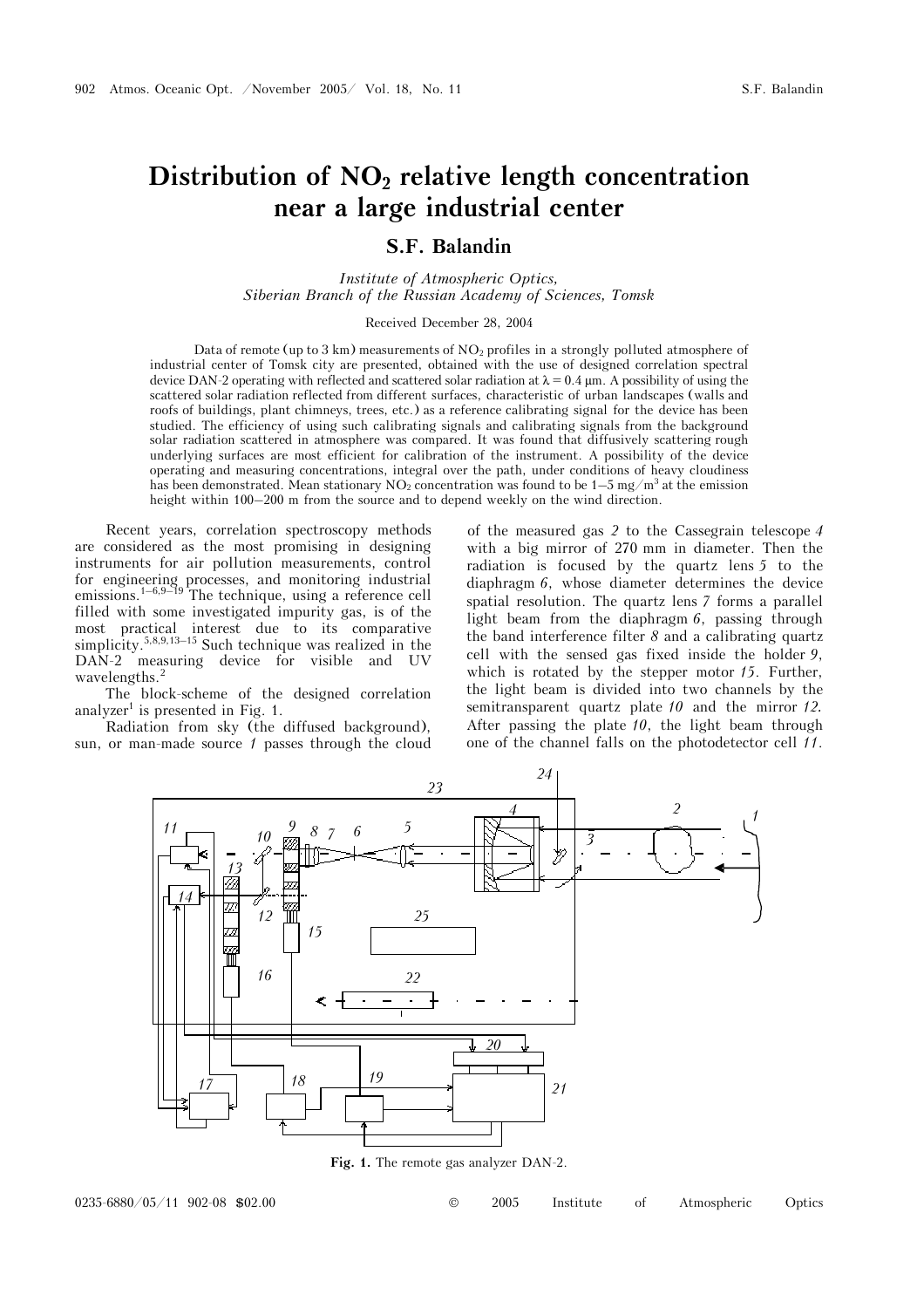Through another channel, reflected by the mirror *12*, light passes the reference cell filled with the investigated gas and falls on the photodetector *14*. The reference cell is fixed inside the holder *13* rotated by the stepper motor *16*. The electronic module *17* is used both for power supply of the photodetectors *11* and *14* and for preprocessing of signals coming from them (preliminary setting of parameters). Signals from photodetectors *11* and *14* enter to the AD converter *20*, where they are quantized and enter the computer *21*. Modules *18* and *19* controlling the stepper motor produce clock signals according to the computer program.

For the analyzer pre-tuning and adjustment, the theodolite *22* is used, whose optical axis is parallel to the optical axis of the telescope *4*. The diffusiveopaque screen *3* is used for the device calibration against the sky background, the sun, or the manmade source *24*. The videocamera *25* provides for chimney plumes visualization and accurate positioning of sensing sites by characteristic topographic points. All optical system is fixed on the coordinate platform *23*, which allows a space scanning by two angular coordinates.

A real-time control for the measuring, signal processing, and display imaging is used. Automatic scanning with holders *9* and *13* favors a faster system operation and enlarges the number of components detectable for a measurement cycle. The mean measuring time does not exceed 1 min including the time for calibration of a gas component. Spatial resolution of the telescope, 3 km distant from the measurement object, achieves 1 m. Measurements of gas concentrations along the path are carried out with the DAN-2 device<sup>2</sup> in the following way.

1. When directing the telescope to the background atmospheric region free of the measured impurity gas, the two channels are preliminary balanced. Signals recorded by photoamplifiers are equal:  $U_1 = U_2$ .

2. The calibrating quartz cell filled with the measured gas of the known concentration  $N_{\text{known}}$  is inserted into the optical channel with the help of the rotating holder 9 (Fig. 1). The ratio  $\frac{C_3 - C_4}{U_3 + U_4} = k_0$  $\frac{U_3 - U_4}{U_3 + U_4} = k$  is determined, where  $U_3-U_4$  is unbalance between channels  $U_3$  and  $U_4$  and  $k_0$  is the calibration coefficient. On completion of the operation, the

calibrating cell is removed. 3. The telescope optical axis is directed to the atmospheric region with the measured impurity gas and the ratio  $\frac{U_5 - U_6}{U_5 + U_6} = k_1$  $\frac{U_5 - U_6}{U_5 + U_6} = k$ is determined, where

 $U_5 - U_6$  is the unbalance between received signals in case of the gas presence on the path.

4. The measured concentration of the impurity gas  $\tilde{N}_x$  along the path is found from the proportion

$$
\frac{k_0-N_{\mathrm{known}}}{k_1-\tilde{N}_x,}
$$

wherefrom  $\tilde{N}_x = \frac{R_1 N_{\text{known}}}{I}$  $\tilde{N}_x = \frac{k_1 N_{\text{known}}}{k_0}.$ 

In case of nonlinear dependence  $k_0(N_{\text{known}})$ , several  $k_0$  values are determined for the known concentrations of the impurity gas in calibrating cells at the telescope orientation to some background free of the impurity gas. For  $NO<sub>2</sub>$ , calibrating cells with the gas of known concentrations within the  $100-2000$  mg/m<sup>2</sup> range were used (so called length concentration accounting for the cell length). The dependence  $k_0(N_{known})$  is plotted. In the absence of the calibrating cell, the telescope is directed to the atmospheric region with the measured gas and  $k_1$  is determined. The length concentration of the gas under study, corresponding to the measured  $k_1$ , is found from the dependence  $k_0(N_{\text{known}})$ .

The above measurement technique is applicable only provided the spectrum of the illumination source is invariable. Its variations during path measurements can introduce additional errors.

To interpret the results of the path measurements, a possibility of the DAN-2 calibration for the conditions characteristic for *in situ* measurements have been preliminary analyzed. The transform equations of optical radiation intensity in reference and measuring channels for the pure atmosphere containing the measured impurity gas are presented in Refs. 14–17. In this work, we use these equations in the simplified form:

$$
\begin{cases}\nI_1 = \frac{1}{\Delta\lambda} \int_{\lambda_1}^{\lambda_2} C_1(\lambda) I_0(\lambda) \exp[-\tau_x(\lambda) - \tau_{\text{ref}}(\lambda)] d\lambda \\
I_2 = \frac{1}{\Delta\lambda} \int_{\lambda_1}^{\lambda_2} C_2(\lambda) I_0(\lambda) \exp[-\tau_x(\lambda)] d\lambda,\n\end{cases}
$$
\n(1)

where  $I_0(\lambda)$  is the spectral intensity of the source radiation;  $I_1$  and  $I_2$  are the signals recorded in two channels;  $C_1(\lambda)$  and  $C_2(\lambda)$  are spectral coefficients as functions of channel transmissions within the chosen wave range  $\Delta\lambda$  and chosen parameters of photodetectors;  $\tau_r(\lambda)$  and  $\tau_{ref}(\lambda)$  are spectral dependences of the measured gas optical thicknesses in atmosphere and the reference cell.

The value of

$$
\Gamma = I_1 - I_2/I_1 + I_2 \tag{2}
$$

is displayed as a measured parameter characterizing the quantity of the absorbing mass, i.e., integral along the path concentration of the gas under study.

Let  $C_1(\lambda) = C_1$ ,  $C_2(\lambda) = C_2$ , since  $C_1(\lambda) = C_2(\lambda)$ within the band  $\Delta\lambda$  in most practical cases.

First, to simplify the problem, set  $I_0(\lambda) = \text{const}$ within Δλ. Under fulfillment of the channel calibration  $condition<sup>2,15</sup>$ 

$$
I_1 - I_2 = 0,\t\t(3)
$$

the following relation is obtained from Eq. (2)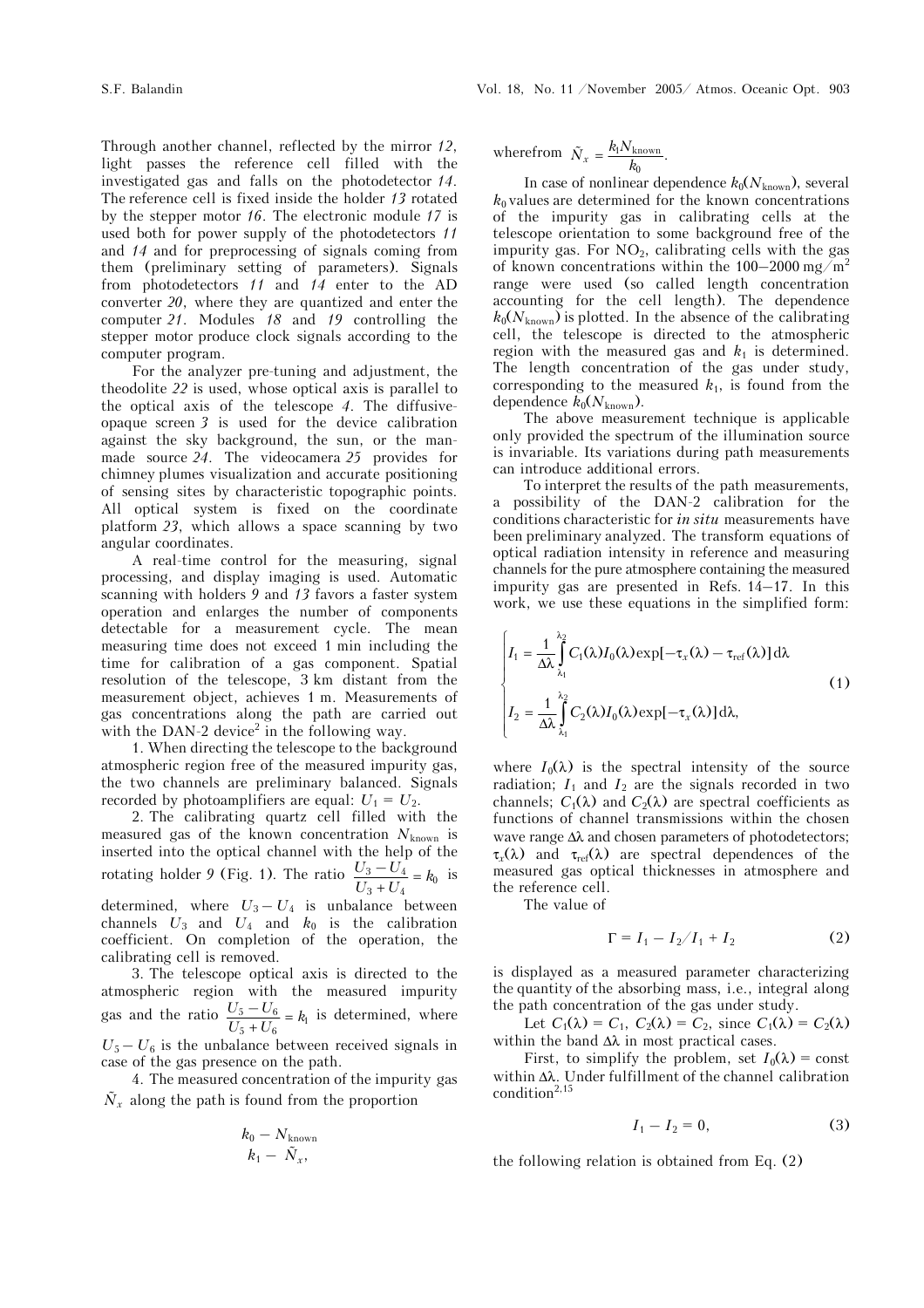$$
C_1 < e^{-\tau_{\text{ref}}} >_{\Delta\lambda} = C_2. \tag{4}
$$

It follows from Eq. (4) that the channel calibration condition (3) is defined only by the device parameters and does not depend on the scattered signal intensity  $I_0$ .

In case of the measured gas presence in the measurement path ( $\tau_x \neq 0$ ), the integral over path absorption of the measured gas is

$$
\langle e^{-\tau_x(\lambda)} \rangle_{\lambda \lambda} = \frac{C_1}{C_2} \alpha < e^{-\tau_{\text{ref}}(\lambda)} \rangle_{\lambda \lambda} \frac{[1-\Gamma]}{[\Gamma+1]} \tag{5}
$$

and, as follows from Eq.  $(5)$ , does not depend on  $I_0$ . Here

$$
\alpha = _{\Delta\lambda} / _{\Delta\lambda}.
$$
 (6)

The left-hand side of Eq. (5) can be presented as

$$
\langle e^{-\tau_x(\lambda)} \rangle_{\lambda} = \exp(-\tilde{\sigma}_x \tilde{N}_{x \text{abs}}), \tag{7}
$$

where  $\tilde{\sigma}_x$  is the  $\Delta\lambda$ -averaged absorption cross section of the measured gas;  $\tilde{N}_{x \text{ abs}}$  is the length concentration of this gas, which can be written as

$$
\tilde{N}_{x \text{ abs}} = \tilde{N}_x \tilde{L}_x, \tag{8}
$$

where  $\tilde{N}_x$  is the measurement path-averaged gas concentration and  $\tilde{L}_x$  is the path length. Such a presentation allows one to obtain the following  $\tilde{N}_{x \text{ abs}}$ estimation from Eqs.  $(6)$ – $(8)$ :

$$
\tilde{N}_{x \text{abs}} = 1/\tilde{\sigma}_x \left\{ < e^{-\tau_{\text{ref}}(\lambda)} >_{\Delta \lambda} -\ln \left[ \frac{C_1}{C_2} \alpha \frac{[1-\Gamma]}{[\Gamma + 1]} \right] \right\}.
$$
 (9)

For typical $6,14$  parameters

$$
_{\Delta\lambda} = 0.4; \ \tilde{\sigma}_x = 10^{-18} \text{ cm}^2;
$$
  
 $\alpha = 0.5; C_1 = C_2; \Gamma = 0.01,$ 

we obtain  $\tilde{N}_{\text{xabs}} = 5.7 \cdot 10^{18} \text{ cm}^{-2}$ , which can be realized at  $\tilde{L}_x = 5 \cdot 10^4$  cm and  $\tilde{N}_x = 10^{14}$  cm<sup>-3</sup>, corresponding to the NO<sub>2</sub> volume density of about 7 mg/m<sup>3</sup>.

In the case of the wavelength dependence of the scattered signal intensity, the following equation can be obtained from Eq. (1) under the calibration condition (3):

$$
\alpha < I_0'(\lambda)C_1e^{-\tau_{ref}(\lambda)} >_{\Delta\lambda} - _{\Delta\lambda} = 0,
$$
\n(10)

where the prime points to the wavelength dependence of the intensity. Then the calibration condition (3) can be written as

$$
C_1 \alpha \int_{\lambda_1}^{\lambda_2} I_0'(\lambda) e^{-\tau_{\text{ref}}(\lambda)} d\lambda = C_2 \int_{\lambda_1}^{\lambda_2} I_0'(\lambda) d\lambda. \tag{11}
$$

In the presence of the background measured gas of the optical thickness  $\tau_{bx}(\lambda)$  on the calibration path, the calibration condition (11) is transformed into

$$
C_1\alpha \int_{\lambda_1}^{\lambda_2} I'_0(\lambda) e^{-\tau_{\text{ref}}(\lambda)} e^{-\tau_{\text{bx}}(\lambda)} d\lambda = C_2 \int_{\lambda_1}^{\lambda_2} I'_0(\lambda) e^{-\tau_{\text{bx}}(\lambda)} d\lambda. \quad (12)
$$

It follows from Eqs. (11) and (12) that the measured calibration factor depends on behavior of the  $I_0'(\lambda)$ function, which can be related with varying spectral background of sky or depend on the type of the underlying surface, which serves for the device calibration. Besides, the above analysis shows that the signal measured on another path can be larger or less then that corresponding to the calibration level. However, if at least one of the maxima  $\lambda_{I_{\text{max}}}$  in the received signal spectrum with the half-width  $\Delta\lambda_{I_{\text{max}}}$  is present in the spectral interval of the device's bandpass filter  $\Delta \lambda_f$ , then the measured integral concentration does not depend on the illumination background provided that  $\Delta\lambda_{I_{\text{max}}} \gg \Delta\lambda_f$  and a coincidence of maxima of the filter transmissivity and the wavelength characteristic of the detected radiation. This condition is true for a number of natural objects; maxima in their spectra depend on the color temperature.

Some color temperatures<sup>7,20–23</sup> characteristic of the sun, blue sky, cloudiness, and moon are systematized and tabulated below along with  $\lambda_{I_{\text{max}}}$  maxima in their radiation spectra.

| Natural light source                                          | $\lambda_{I_{\rm max}}, \mu$ m | Color temperature, $T$ , K |
|---------------------------------------------------------------|--------------------------------|----------------------------|
| Morning or evening twilight sky                               | 1.70                           | 2000                       |
| Sky nearby rising or setting sun                              | 1.30                           | $2300 - 2400$              |
| Sun in an hour after rise                                     | 0.90                           | 3500                       |
| Sun an hour before set                                        | 0.90                           | 3500                       |
| Moon                                                          | 0.75                           | 4125                       |
| Morning or evening sun in a clear sky at an angle more than   |                                |                            |
| $15^\circ$ above the horizon                                  | $0.90 - 0.70$                  | $3600 - 5000$              |
| Noon sunlight at thin clouds                                  | $0.70 - 0.60$                  | $5100 - 5600$              |
| Summer noon sunlight in clear blue sky near the Earth surface | $0.70 - 0.60$                  | 5300-5700                  |
| Noon sunlight at thin clouds                                  | $0.50 - 0.60$                  | 5700-5900                  |
| Zenith summer sun in clear blue sky                           | $0.50 - 0.48$                  | $6000 - 6500$              |
| Day sunlight at high thin clouds                              | $0.49 - 0.48$                  | 6700-7000                  |
| Day sunlight at thick clouds                                  | $0.49 - 0.43$                  | 7000-8500                  |
| Day sunlight at thin clouds                                   | $0.35 - 0.30$                  | 12000-14000                |
| Cloudy sky in the northern part                               | $0.35 - 0.12$                  | 12000 - 25000              |
| Clear blue sky                                                | $0.20 - 0.10$                  | 15000-27000                |

**Color temperatures for different sunlight conditions**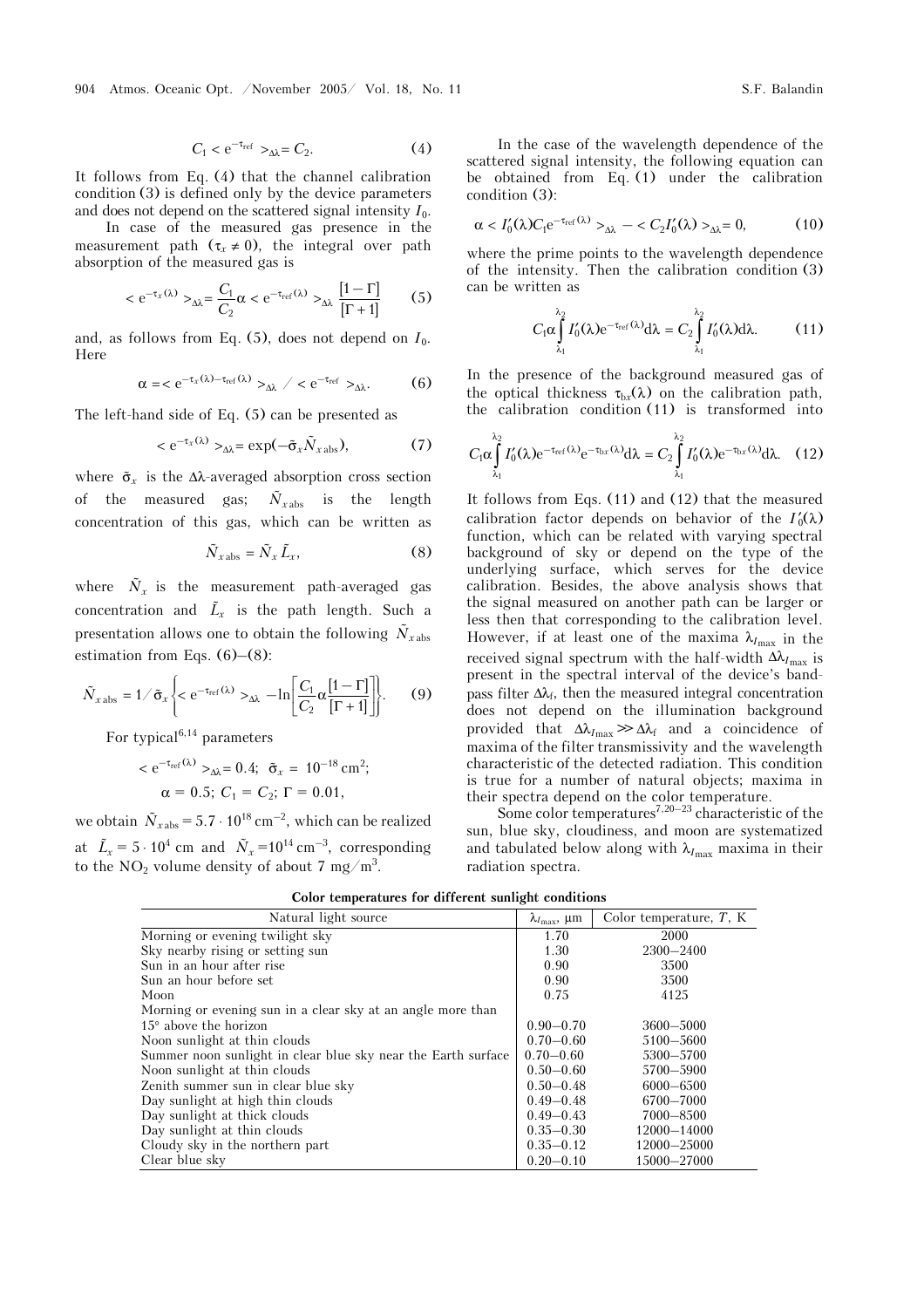The data show the maximum of spectral intensity to shift from the blue (clear blue sky) to red (sunrise or sunset) regions. The sky color temperature is much higher than the sun's one both under thick and, especially under thin cloudiness (12000–14000 K). Thus, clouds, depending on their illumination, can significantly distort the solar spectrum and influence measurement results.

Theoretically, it is impossible to consider all spectral variations registered by correlating receivers and to estimate their effect on measurement errors in integral concentrations along a sounding path. Therefore, experiments were carried out with the purposes to estimate the influence of types of reflecting surfaces and varying airglow diffuse background on the possibility to recover averaged profiles of impurity gas concentrations in atmosphere.

Figure 2 illustrates a general scheme of experiments carried out on different sounding paths in actual atmosphere using the DAN-2 device.



Fig. 2. General view of the terrain near some industrial enterprise in Tomsk city and sections of  $NO<sub>2</sub>$  measurements in atmosphere.

Numbers *1–3* correspond to cooling towers of the Tomsk electric power station (GRES-2). The *A*section is located between trees (pine, fir) and the calibration was performed against the trees upward. The *B*-section crosses trees and a building while the *C*-section goes between plant chimneys, crossing the building and its roof. Sections *D*, *E*, and *F* either cross a cooling tower (*E*) or start from the ground surface. The *G-s*ection starts from the ground surface and goes close to the building. The telescope's vertical scanning field is given in relative angular

units  $\frac{W}{\Delta W}$ , where *W* is the current scanning angle

from the beginning of some section (upward or downward) and  $\Delta W$  is the scanning angle range in a chosen section, which made  $\approx 25-30^{\circ}$  depending on the terrain landscape.

Horizontal sections in Fig. 2 are denoted as  $BB-0 - BB-5$ . The telescope scanning along these sections were carried out both from left to right and from right to left (see Fig. 4) at an angle  $W = 15$ – 25° from the section beginning. The distance to the observed object was about 3 km. At this distance, the Cassegrain telescope reliably received optical signals from an area of 2 m in diameter. A spatial filtration of the received radiation was performed through a diaphragm in the telescope focal plane. The initial calibration of optical signals was carried out in a calibrating cell of 5 cm in length at the  $NO<sub>2</sub>$ length concentration of 1000 mg/m<sup>2</sup>. The length concentration of a measured gas was normalized to the maximum in each section.

Figure 3 presents experimental results most characteristic of vertical profiles. The vertical profile of the relative length  $NO<sub>2</sub>$  concentration is shown in Fig. 3*a* (section *C*) at a top-down telescope scanning and the calibration against scattered radiation of the upper sky. The characteristic minimum is connected with weak scattering of solar radiation by a dense (black) smoke; therewith, the scattering spectrum is not distorted significantly. In this case, the integral concentration along the path decreases significantly due to the gas wind drift in the sensing direction. At the same time, the integral background concentration is much higher when calibrating against the clear sky background (initial signal level) than against a chimney smoke with a much shorter distance from the telescope to the object.

Another interesting experimental result is presented in Fig. 3*b*. Here, the calibration was carried out at a fine sunny weather (section *C*). The telescope moved from the plant chimney up to the level of sky background glow (used for the device calibration in the case of the telescope top-down movement). It is evident that mean signal levels practically coincide (up to 5%) at focusing to the background and calibrating against the chimney. Hence, we can conclude that gray diffusively reflecting surfaces can be used for calibration. This result was proved by similar measurements carried out when calibrating against the surface of the incline unlit dark-red roof, dark diffusively reflecting surface of the cooling tower, and the Earth's surface.

Light buildings, green vegetation, and snow lead to ambiguous calibration.4 This is illustrated in Fig. 3*c* (section *B* in Fig. 2). The calibration was carried out against the dark green coniferous forest (initial part of the curve), then against the light building and its dark red roof. The building and the forest were not exposed to sunshine. Calibrating signals for the roof and building quite good agree with the background level (end of the curve) while the coniferous forest-calibrating signal is 30% overestimated. In the case of exposure of trees and the building to sunshine, the level of calibrating signals sharply rose, that made measurements practically impossible. Similar situation was when calibrating from snow, since the calibrating signal exceeded that of background measurements along sections.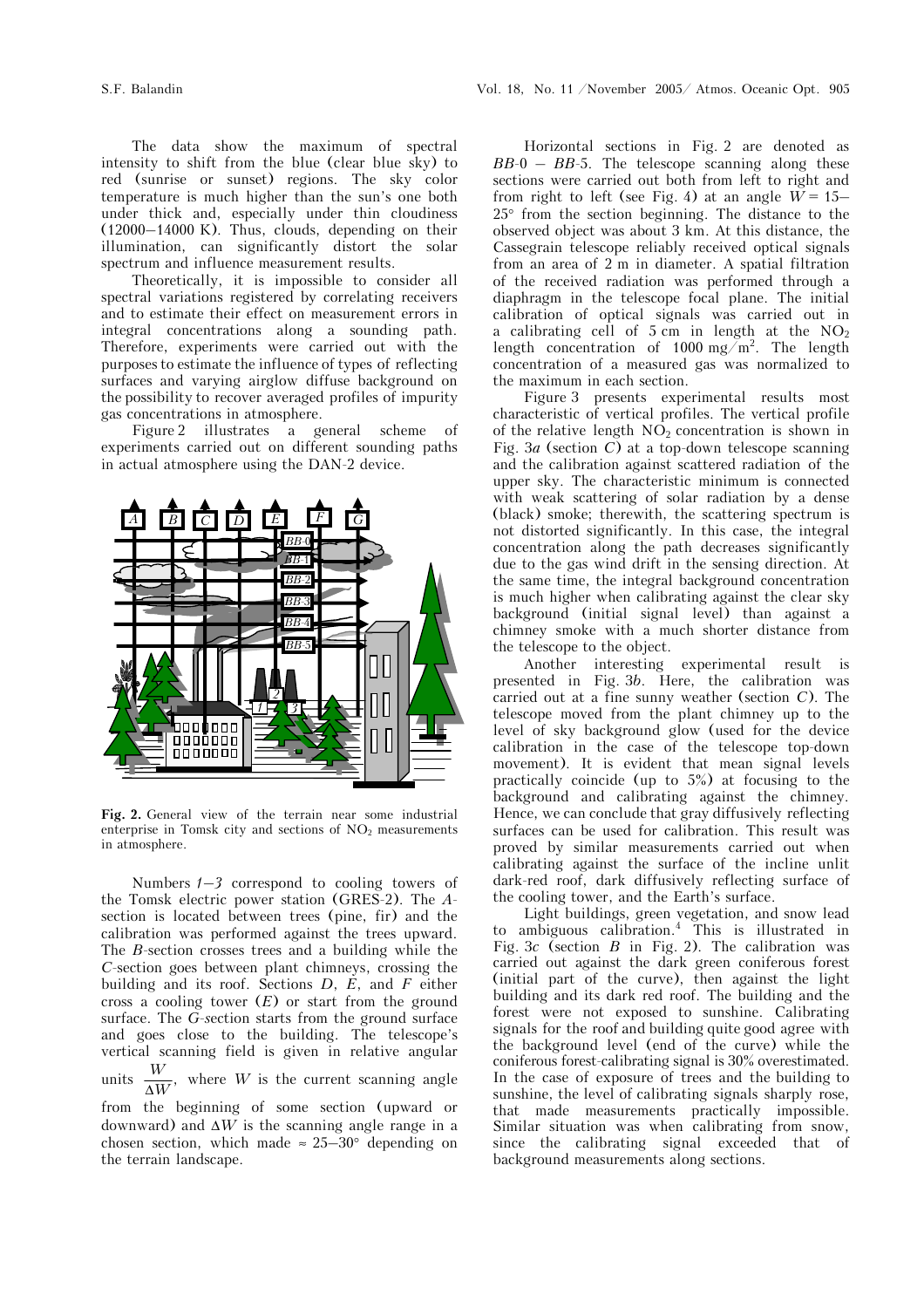Studies conducted under cloudiness conditions have shown that measurements of integral concentrations and calibration of instruments are possible only against dark surface under conditions of dark and dark-gray clouds. Under light clouds (e.g., cirrus) the measurements are impossible because of their high variable brightness temperature (see Table). Most typical results for calibrating against different surfaces under clouds are shown in Fig. 3*d*. Under continuous and dark clouds (Cu, Cb), when calibrating against the building roof (Fig. 3*e*), the calibrating results practically coincide with the background concentration measured in the upper point of the vertical profile. The curve is broken due to influence of cloud optical parameters.

Light gray clouds (Às, Ci, Cc) (Fig. 3*f*) do not allow the profile of concentration variations to be obtained, while the calibration (roof, chimney) is acceptable and the integral concentration level can be obtained.



**Fig. 3.** Relative length NO2 concentration at vertical sections. Arrows show the direction of movement of the telescope optical axis in the observed area: section *C*, April 14, 2003, 15:40, calibration against clear atmosphere (section top), thin and ragged clouds, east wind of 3–5 m/s (*a*); section *B*, April 8, 2003, 13:01, calibration against the GRES-2 chimney, thin and ragged clouds, north wind of 2–5 m/s (*b*); section *B*, April 18, 2003, 15:05, calibration against buildings and trees, clear atmosphere, south wind of  $3-5$  m/s (c); section *E*, April 25, 2003, 15:52, calibration against the cooling tower, continuous dark gray clouds, north wind of 3–8 m/s (*d*); section *C*, April 24, 2003, 15:15, calibration against the building roof, nonuniform dark gray clouds, north-west wind of 1–3 m/s (*e*); section *C*, May 20, 2003, 15:35, calibration against the roof and chimney, light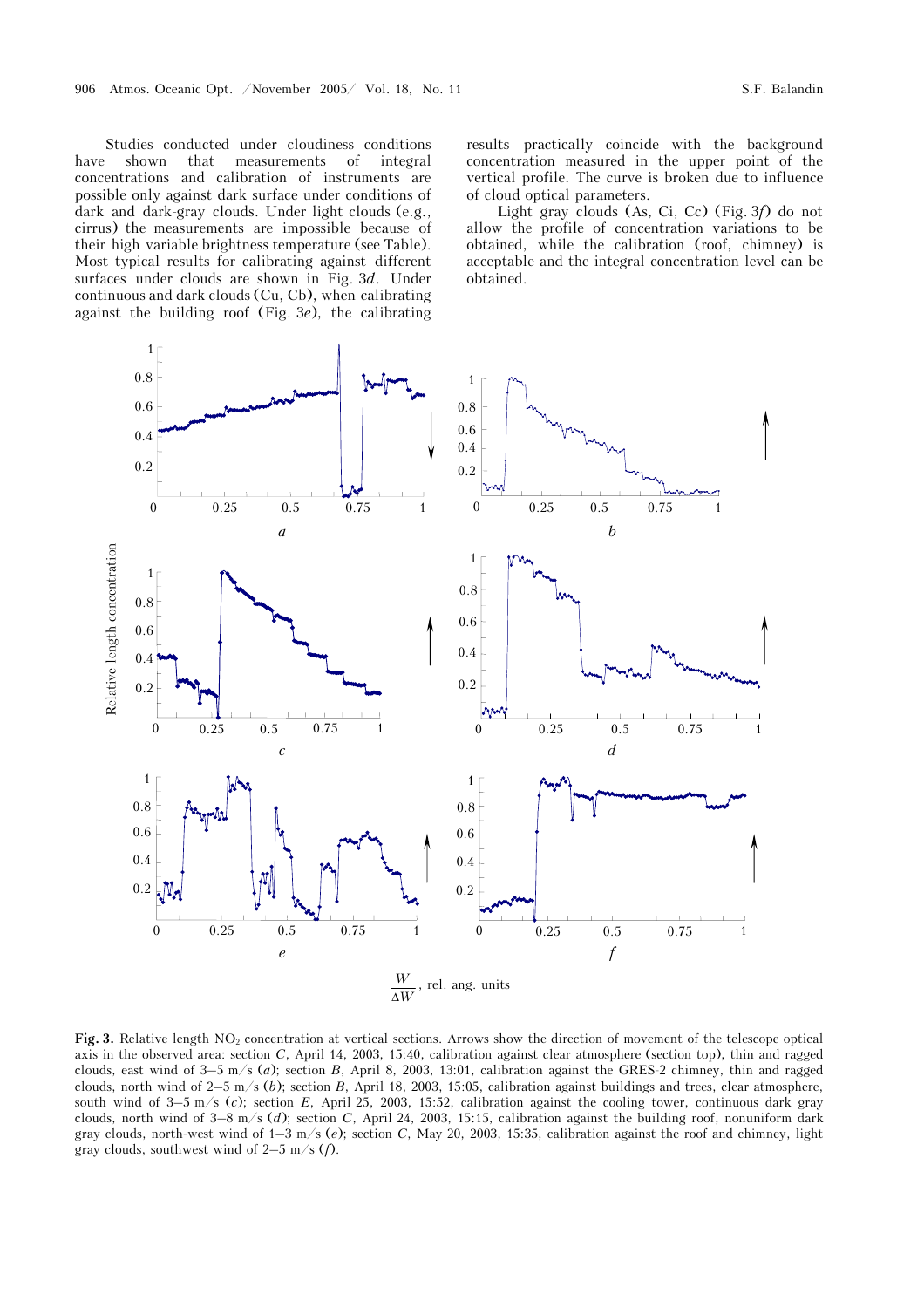

**Fig. 4.** Relative length  $NO_2$  concentration for horizontal sections  $BB-1 - BB-5$ . Arrows show the direction of the telescope optical axis movement in the observation space: section *BB*-1, March 14, 2003, 14:05, clear sky, north wind of  $1-3$  m/s (*a*); the same conditions at 14:07 (*b*); section *BB*-3, December 10, 2002, 12:55, clear sky, south wind of 2–5 m/s (*c*); section *BB*-1, March 7, 2003, 16:40, clear sky, north wind of 2–4 m/s (*d*); section *BB*-5 (at a height of the chimney), January 27, 2003, 13:30, continuous cloudiness, northwest wind of 3–8 m/s (*e*); section *BB*-2, March 11, 2003, 16:35, thin mist (the visibility is about 5 km), north wind of 1–3 m/s (*f*); section *BB*-1, January 6, 2003, 12:45, haze (the visibility is about 4 km), north wind of  $1-3$  m/s (g); the section *BB*-5, January 30, 2003, 15:15, thin mist (visibility is about 4 km) (*h*).

Results representative for horizontal sections are shown in Fig. 4. The plots in Figs. 4*a* and *b* present curves obtained at the vertical part of the chimney plume. The sectioning was performed both in forward

and backward directions of the telescope axis movement at clear weather practically in the same observational time. As is seen, under weak north wind the relative length  $NO<sub>2</sub>$  concentration measured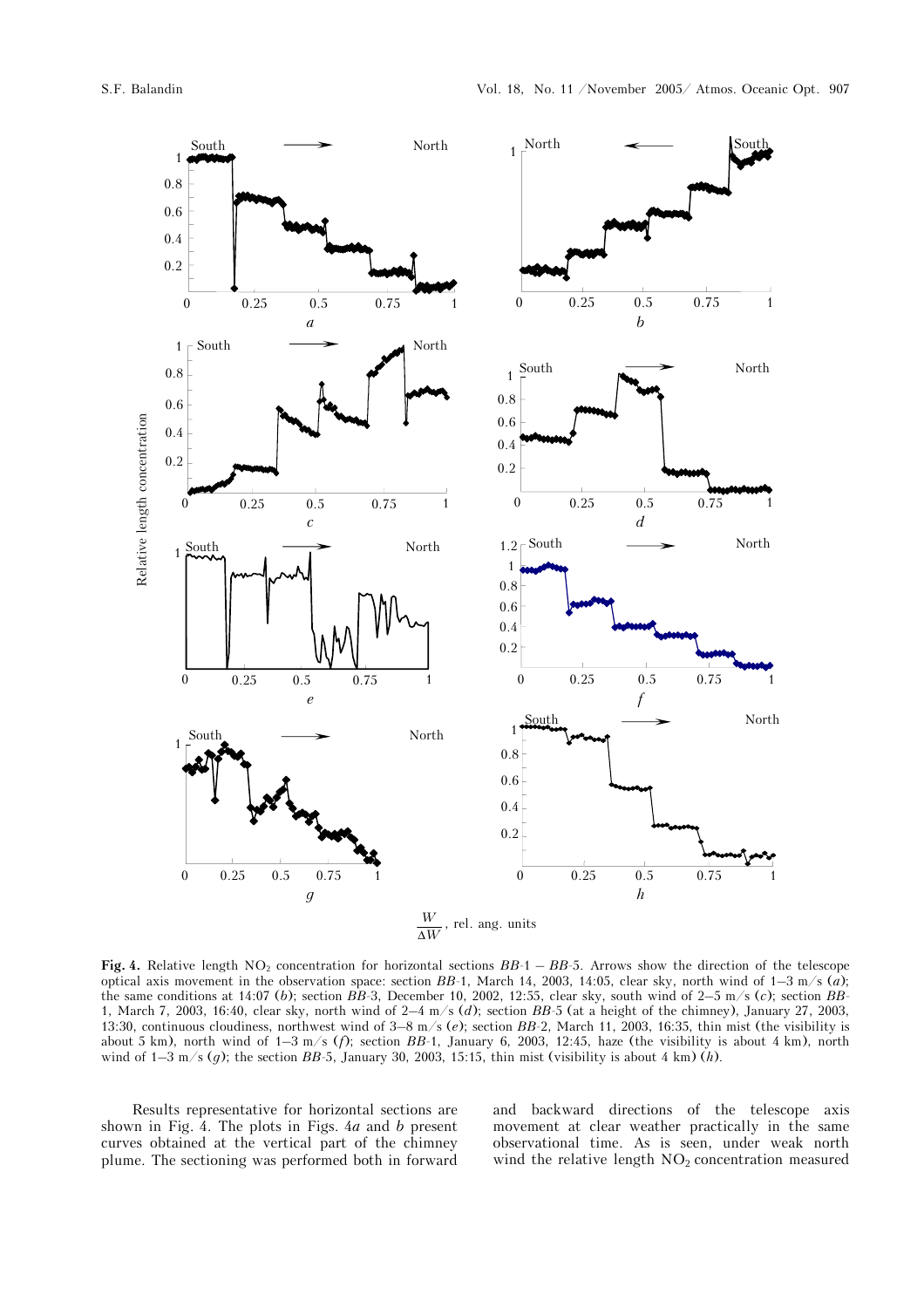in the south direction is much higher than in the north one. Some difference (no more than 15%) between the initial and final (Figs. 4*a* and *b*) parts of the sensing path can be explained by different conditions of signal calibration in the presence of NO2 impurity gas, because the calibration was carried out immediately in the initial and final parts of the horizontal profile *BB*-1 (see Fig. 2).

The next plot (Fig. 4*c*) shows the concentration profile of  $NO<sub>2</sub>$  in the *BB*-3 section under south wind and clear sky. The concentration maximum is observed in the north sensing direction. A moderate signal maximum is seen concerned with the impurity gas absorption within the sensing zone. Under north wind and clear sky the maximum shifts southward (near the chimneys) (Fig. 4*d*) are observed. In general, the total  $NO<sub>2</sub>$  content is higher in the south direction then in the north one. Such tendency is true for most experiments (80%) and can be explained by predominance of industrial enterprises in the southern part of Tomsk city (7 objects) as compared to its northern part (2 objects) within a 3-km radial zone of the GRES-2 chimneys.

Clear sky measurements have shown the absolute values of length concentrations along the path near the GRES-2 chimneys to fall into the 1000–  $2000 \text{ mg/m}^2$  range. A permanent gas anomaly has been found located 100–200 m radially from the emission source and at a moderate wind weakly dependent on its direction. Subtracting the background atmospheric  $NO<sub>2</sub>$  concentration, which is about 500 mg/m<sup>2</sup> for a 10-km path and a typical gas anomaly size of about 400 m, from the above moduli, we obtain an average volume concentration of 1.5–  $5 \text{ mg/m}^3$  within the gas anomaly zone. This result is in good agreement with the estimation by Eq. (9).

Measurements obtained under different weather conditions (Figs. 4*d*–*h*) confirm, in principle, the patterns obtained for clear weather. Thin mist, haze, and clouds are no bar for measurements providing the observed object is visible. Discontinuous signal is characteristic of cloudiness (Fig. 4*e*); however, it illustrates the tendency of concentration variation along the given section. It should be noted, that the background cloud radiation distorts the recorded signal in a lesser degree when scanning sections at low angles with respect to the horizon (Fig. 4*e*) than when scanning vertical profiles of clouds (*C*-section, Fig. 3*f*).

### **Conclusion**

It is shown, that the highest sensitivity and the lowest error in path measurements of impurity  $NO<sub>2</sub>$ in the real atmosphere can be attained only provided that the maximum of spectral characteristic of a received optical signal coincides with the maximum or is essentially wider than the transmission band  $\lambda = 0.38 - 0.42$  μm of the device's band-pass filter.

It is experimentally found that the most significant distortions in measurements of path-integral concentrations are observed under thin clouds; the presence of heavy cloudiness allows recovering of integral gas concentrations. The background effect of clouds nearby the horizon is significantly weaker at a horizontal sectioning then at vertical one. Length  $NO<sub>2</sub>$  concentrations in atmosphere along the chosen sections are recoverable under heavy cloudiness (dark and dark-gray clouds).

When calibrating the DAN-2 instrument against different surfaces, it is necessary to account for their illumination and reflectance. Diffusive unlit surfaces are most acceptable for the device calibration while the fine weather or heavy cloudiness – for path measurements of length concentrations.

Permanent gas anomaly has been found in a 100–200 m radial distance from the emission source, which has an average volume concentration about  $1.5-5$  mg/m<sup>3</sup> and at a moderate wind weakly depends on its direction.

#### **References**

1. S.F. Balandin, Proc. SPIE **5743**, 28–33 (2004).

2. S.F. Balandin, Yu.D. Kopytin, V.I. Kokhanov, and S.A. Shishigin, Proñ. SPIE **5396**, 49–56 (2004).

3. S.F. Balandin and S.A. Shishigin, in: *Int. Conf. on Optical Technol. for Atmosph., Ocean and Environment. Studies* (ICOT) (Beijng, China, 2004), pp. 71–72.

4. S.F. Balandin, in: *XI Int. Symp. on Atmospheric and Ocean Optics. Atmospheric Phys.,* Tomsk (2004), pp. 50. 5. S.F. Balandin, Yu.D. Kopytin, S.A. Shishigin, V.I. Kokhanov, and A.I. Petrov, in: *Abstracts of Reports at VII Int. Symp. on Atmospheric and Ocean Optics,* Tomsk (2000), p. 114.

6. Yu.D. Kopytin, V.V. Nosov, A.B. Antipov, A.I. Isakova, M.A. Samokhvalov, and L.K. Chistyakova, in: *Remote Techniques for Oil, Ore, and Man-caused Anomaly Forecast by Geoatmospheric Manifestations* (Publishing House of IAO SB RAS, Tomsk, 2000), pp. 99–103.

7. M.V. Kabanov and M.V. Panchenko, in: *Optical Wave Scattering by Disperse Media.* Part 3. *Atmospheric Aerosol*  (Publishing House of the Tomsk Branch of SB AS SSSR, Tomsk, 1984), pp. 142–153.

8. S.F. Balandin, Izv. Vyssh. Uchebn. Zaved. Fiz., No. 3, 95 (2000). Dep. VINITI, reg. No. 3521-1399 of 29.11.99. 30 pp.

9. S.F. Balandin, Yu.D. Kopytin, V.I. Kokhanov, S.A. Shishigin, and A.I. Petrov, in: *Abstracts of Reports at VI Int. Symp. on Atmospheric and Ocean Optics,* Tomsk (1999), pp. 117.

10. S.F. Balandin, Yu.D. Kopytin, V.I. Kokhanov, and S.A. Shishigin, in: *X Workshop on Siberian Aerosols,* Tomsk (2003).

11. S.F. Balandin, Yu.D. Kopytin, V.I. Kokhanov, and S.A. Shishigin, in: *Abstracts of Reports of Joint Int. Symp. on Atmospheric and Ocean Optics,* Irkutsk (2001), p. 156.

12. S.F. Balandin, Yu.D. Kopytin, and V.I. Kokhanov, in: *Abstracts of Reports of Joint Int. Symp. on Àtmospheric and Ocean Optics,* Irkutsk (2001), p. 156.

13. B.T. Tolton, J. Atmos. Ocean Technol. **21**, 837–852  $(2004)$ 

14. H.S. Lee and H.H. Zwick, Pribory Nauch. Issled., No. 9, 132–149 (1985).

15. B.T. Tolton and D. Plouffe, Appl. Opt. **40**, 1305–1313 (2001).